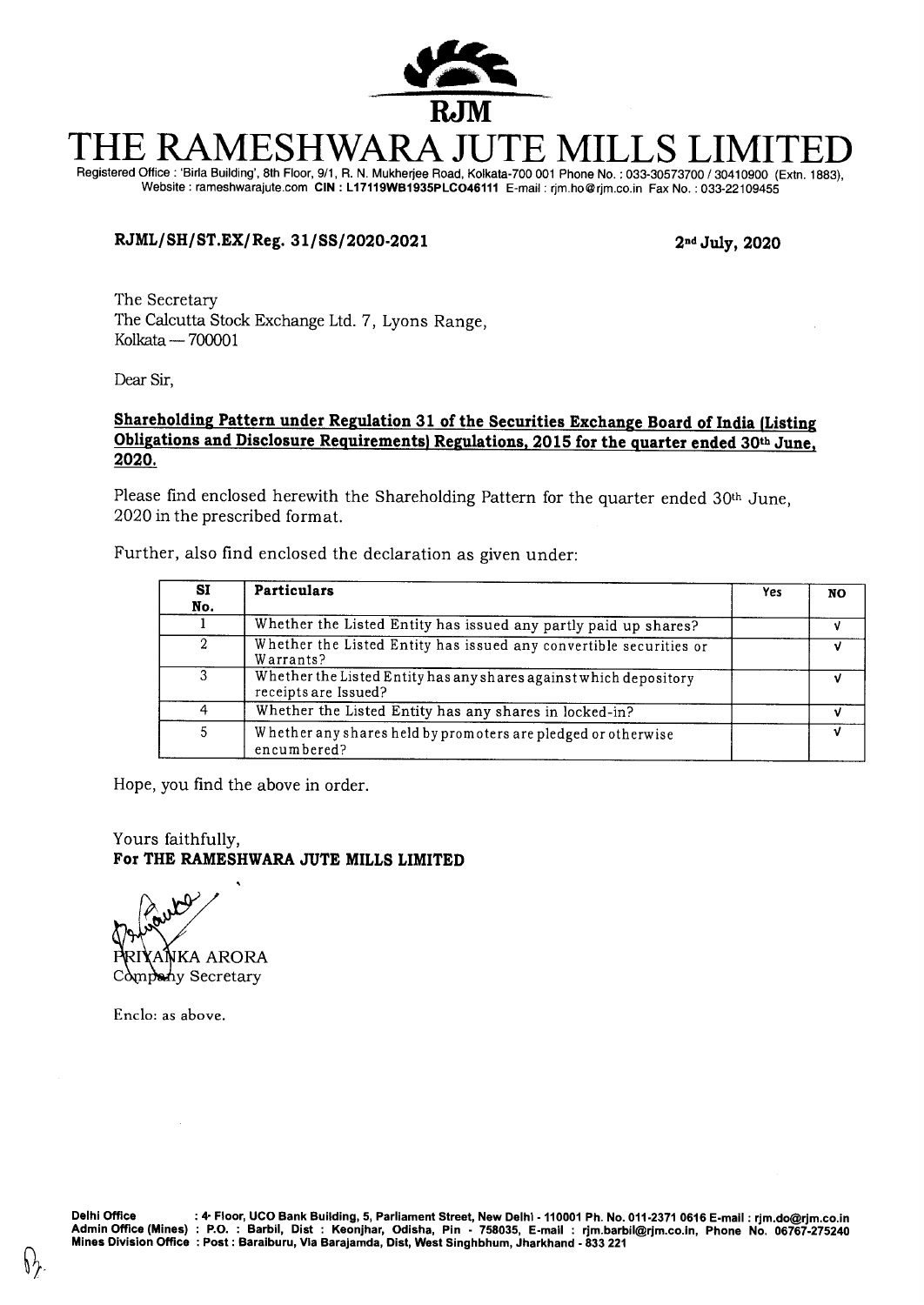### TABLE- I SUMMARY STATEMENT HOLDING OF SPECIFIED

#### SECURITIES

 $\cdot$ 

 $\mathbf{r}$ 

NAME OF COMPANY THE RAMESHWARA JUTE MILLS LIMITED Report for the quarter ended 30th June, 2020

SCRIP CODE, NAME OF THE SCRIP,CLASS OF SECURITY :EQUITY 10028093 (CSE)

|                | SCRIP CODE, INMIRIE OF THE SCRIPT/CENSS OF SECOND PROOF TOOLCOSS (COD) |              |               |                |            |                                  |                 |                                                                              |                    |        |            |               |                                 |          |           |     |                  |                                    |
|----------------|------------------------------------------------------------------------|--------------|---------------|----------------|------------|----------------------------------|-----------------|------------------------------------------------------------------------------|--------------------|--------|------------|---------------|---------------------------------|----------|-----------|-----|------------------|------------------------------------|
| Categ          | Category & Name                                                        | Nos. Of      | No. of fully  | No. Of Partly  | No. Of     |                                  |                 | Total nos. shares   Shareholdin   Number of Voting Rights held in each class |                    |        |            | No. Of Shares | Shareholding , Number of Locked |          |           |     | Number of Shares | Number of                          |
| ory(1)         | of the                                                                 | shareholders | paid up       | paid-up equity | shares     | held                             | g as a % of     |                                                                              | of securities      |        |            | Underlying    | as a %                          |          | in shares |     |                  | pledged or otherwise equity shares |
|                | Shareholders                                                           | (111)        | equity shares | shares held    |            | underlying   (VII) = $(IV)+(V)+$ | total no. of    |                                                                              | $( X\rangle$       |        |            | Outstanding   | assuming full                   |          | (XII)     |     | encumbered       | held in                            |
|                | (11)                                                                   |              | held          | (V)            | Depository | (VI)                             | shares          |                                                                              |                    |        |            | convertible   | conversion of                   |          |           |     | (XIII)           | dematerialize                      |
|                |                                                                        |              | (IV)          |                | Receipts   |                                  | (calculated     |                                                                              |                    |        |            | securities    | convertible                     |          |           |     |                  | d form                             |
|                |                                                                        |              |               |                | (VI)       |                                  | as per SCRR,    |                                                                              |                    |        |            | (Including    | securities (as                  |          |           |     |                  | $\{XIV\}$                          |
|                |                                                                        |              |               |                |            |                                  | 1957)           |                                                                              |                    |        |            | Warrants)(X)  | a percentage                    |          |           |     |                  |                                    |
|                |                                                                        |              |               |                |            |                                  | $\langle$ VIII) |                                                                              |                    |        |            |               | of diluted                      |          |           |     |                  |                                    |
|                |                                                                        |              |               |                |            |                                  | As a % of       |                                                                              |                    |        |            |               | share capital)                  |          |           |     |                  |                                    |
|                |                                                                        |              |               |                |            |                                  | $(A+B+C2)$      |                                                                              |                    |        |            |               | $(XI) = (VII)+(X)$              |          |           |     |                  |                                    |
|                |                                                                        |              |               |                |            |                                  |                 |                                                                              |                    |        |            |               | As a % of                       |          |           |     |                  |                                    |
|                |                                                                        |              |               |                |            |                                  |                 |                                                                              |                    |        |            |               | $(A+B+C2)$                      |          |           |     |                  |                                    |
|                |                                                                        |              |               |                |            |                                  |                 |                                                                              |                    |        |            |               |                                 |          |           |     |                  |                                    |
|                |                                                                        |              |               |                |            |                                  |                 |                                                                              | No of Voting (XIV) |        | Total as   |               |                                 | No.      | As a % of | No. | As a % of        |                                    |
|                |                                                                        |              |               |                |            |                                  |                 |                                                                              | Rights             |        | a % of     |               |                                 | (a)      | total     | (a) | total Shares     |                                    |
|                |                                                                        |              |               |                |            |                                  |                 |                                                                              |                    |        | Total      |               |                                 |          | Shares    |     | held             |                                    |
|                |                                                                        |              |               |                |            |                                  |                 |                                                                              |                    |        | $=(A+B+C)$ |               |                                 |          | held      |     | (b)              |                                    |
|                |                                                                        |              |               |                |            |                                  |                 |                                                                              |                    |        |            |               |                                 |          | (b)       |     |                  |                                    |
|                |                                                                        |              |               |                |            |                                  |                 | Class                                                                        | Class              | Total  |            |               |                                 |          |           |     |                  |                                    |
|                |                                                                        |              |               |                |            |                                  |                 |                                                                              | leg:y              |        |            |               |                                 |          |           |     |                  |                                    |
|                |                                                                        |              |               |                |            |                                  |                 |                                                                              |                    |        |            |               |                                 |          |           |     |                  |                                    |
|                |                                                                        |              |               |                |            |                                  |                 |                                                                              |                    |        | 53.13%     |               | 53.13%                          | $\Omega$ | ΩI        |     |                  |                                    |
| İА.            | <b>PROMOTER &amp; PROMOTER GROUP</b>                                   | <b>10</b>    | 141367        |                |            | 141367                           | 53.13%          | 141367                                                                       |                    | 141367 |            |               | 46.87%                          |          |           |     |                  |                                    |
| B              | <b>PUBLIC</b>                                                          | 215          | 124689        |                |            | 124689                           | 46.87%          | 124689                                                                       |                    | 124689 | 46.87%     |               |                                 |          |           |     |                  |                                    |
|                | <b>NON PROMOTER NON PUBLIC</b>                                         |              |               |                |            |                                  |                 |                                                                              |                    |        |            |               |                                 |          |           |     |                  |                                    |
| IC1            | SHARES UNDERLYING GDRS                                                 |              |               |                |            |                                  |                 |                                                                              |                    |        |            |               |                                 |          |           |     |                  |                                    |
| $\overline{a}$ | <b>SHARES HELD BY EMPLOYEE TRUST</b>                                   |              |               |                |            |                                  |                 |                                                                              |                    |        |            |               |                                 |          | n.        |     |                  |                                    |
|                | <b>TOTAL</b>                                                           | 225          | 266056        |                |            | 266056                           | 100%            | 266056                                                                       |                    | 266056 | 100%       |               | 100%                            |          |           |     |                  |                                    |

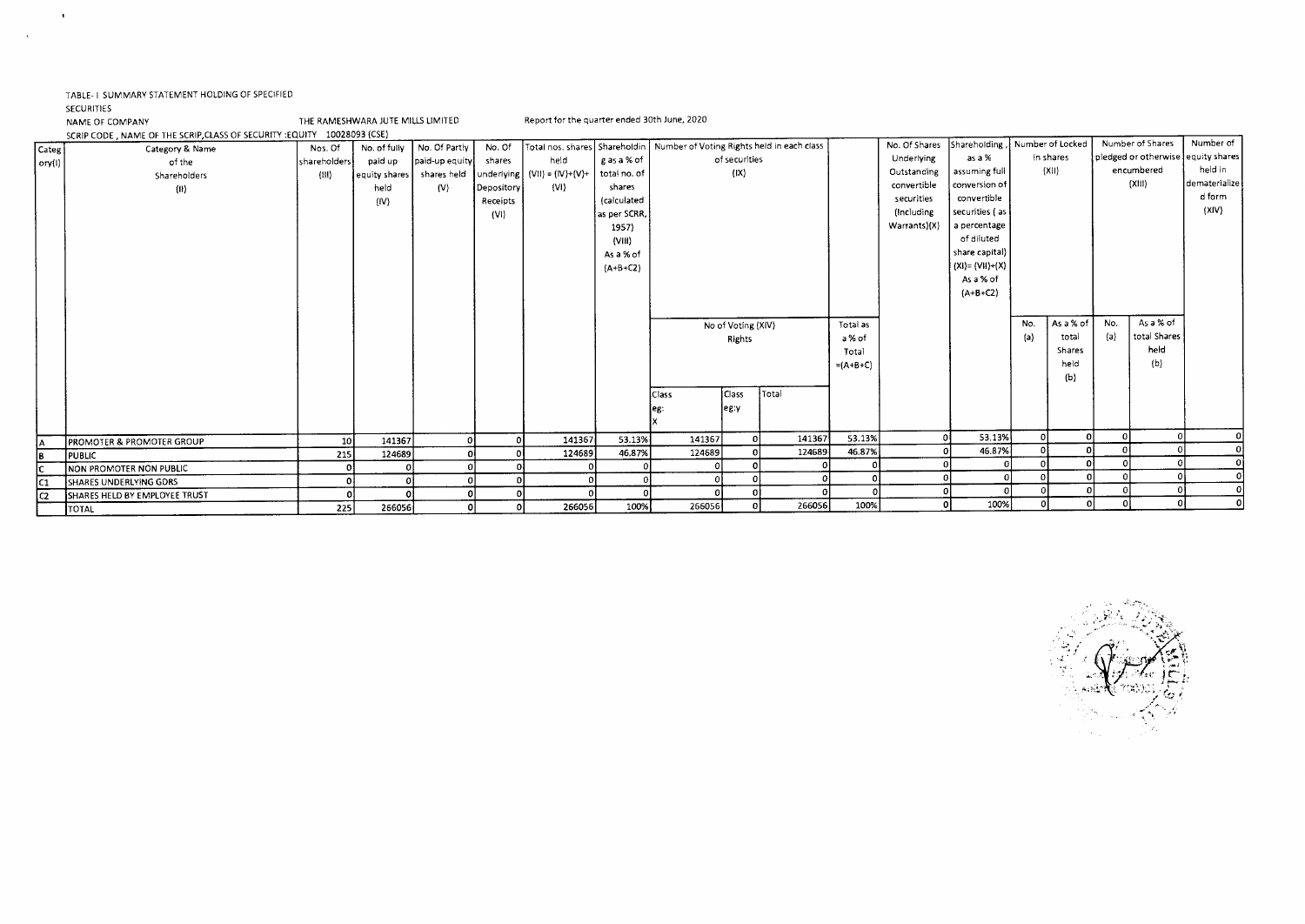TABLE- I I STATEMENT SHOWING SHARE HOLDING PATTERN OF THE PROMOTER AND PRDMOTER GROUP<br>NAME OF COMPANY Report for the quarter ended 30th June, 2020 SCRIPTION CONDETION CONDETION CONDETIONS OF THE SAMESHWARA JUTE MILLS LIMITED.<br>SCRIPTION OF SECURITY :EQUITY 10028093 (CSF)

 $\mathcal{A}^{\pm}$ 

 $\sim 10^7$ 

|      | SCRIP CODE , NAME OF THE SCRIP, CLASS OF SECURITY : EQUITY 40028093 (CSE)<br>Category & Name |            | Nos. Of | No. of fully<br>shareholde paid up equity | No. Of<br>Partly paid-<br>up equity<br>shares | No. Of<br>shares<br>underlying<br>Depository | Total nos.<br>shares<br>held | Shareholding<br>as a % of total<br>no. of shares<br>calculated as<br>per SCRR,<br>1957)<br>(VIII) | Class | No of Voting (XIV)<br>Rights | Number of Voting Rights held in each class of securities<br>(1X) | Total as<br>a % of<br>Total<br>$=(A+B+C)$ | No. Of Shares<br>Underlying<br>Outstanding<br>convertible<br>securities<br>(Including<br>Warrants)(X) | Shareholding,<br>as a %<br>assuming full<br>conversion of<br>convertible<br>securities (as<br>a percentage   Number of Locked in<br>of diluted<br>share capital)<br>(XI)= (VII)+(X) total |                    | shares<br>(X I)<br>total | total  | Number of Shares<br>pledged or otherwise<br>encumbered<br>(X H)<br>total Shares | Number of<br>equity shares<br>held in<br>dematerialize |
|------|----------------------------------------------------------------------------------------------|------------|---------|-------------------------------------------|-----------------------------------------------|----------------------------------------------|------------------------------|---------------------------------------------------------------------------------------------------|-------|------------------------------|------------------------------------------------------------------|-------------------------------------------|-------------------------------------------------------------------------------------------------------|-------------------------------------------------------------------------------------------------------------------------------------------------------------------------------------------|--------------------|--------------------------|--------|---------------------------------------------------------------------------------|--------------------------------------------------------|
|      | of the<br>Shareholders                                                                       |            | rs      | shares held                               | held                                          | Receipts                                     | $(VII) =$                    | As a % of                                                                                         | leg:  | Class                        |                                                                  |                                           |                                                                                                       | As a % of                                                                                                                                                                                 | 5 <sub>hares</sub> | Shares                   | Shares | held                                                                            | d form<br>(XIV)                                        |
|      | (I)                                                                                          | Pan(II)    | (III)   | (IV)                                      | (V)                                           | (VI)                                         | $(IV)+(V)+(VI)$              | $(A+B+C2)$                                                                                        |       | eg:y                         | total                                                            |                                           |                                                                                                       | $(A+B+C2)$                                                                                                                                                                                | held               | held                     | held   | (b)                                                                             |                                                        |
| A    | Promoter and Promoter Group                                                                  |            |         |                                           |                                               |                                              |                              |                                                                                                   |       |                              |                                                                  |                                           |                                                                                                       |                                                                                                                                                                                           |                    |                          |        |                                                                                 |                                                        |
| (1)  | Indian                                                                                       |            |         |                                           |                                               |                                              |                              |                                                                                                   |       |                              |                                                                  |                                           |                                                                                                       |                                                                                                                                                                                           |                    |                          |        |                                                                                 |                                                        |
| l(a) | Individuals/Hindu undivided Family                                                           |            |         | 64400                                     |                                               |                                              | 64400                        | 24.21%                                                                                            | 64400 |                              | 64400                                                            | 24.21%                                    |                                                                                                       | 24.21%                                                                                                                                                                                    |                    |                          |        | 0.0000                                                                          |                                                        |
|      | Chandrakant Birla                                                                            | ADZPB4710C |         | 51000                                     |                                               |                                              | 51000                        | 19.17%                                                                                            | 51000 |                              | 51000                                                            | 19.17%                                    |                                                                                                       | 19.17%                                                                                                                                                                                    |                    |                          |        | 0.0000                                                                          |                                                        |
|      | Sumangala Devi Birla                                                                         | AEFPB2335A |         | 4200                                      |                                               |                                              | 4200                         | 1.58%                                                                                             | 4200  |                              | 4200                                                             | 1.58%                                     |                                                                                                       | 1.58%                                                                                                                                                                                     |                    |                          |        | 0.0000<br>0.0000                                                                |                                                        |
|      | Sidharth Kumar Birla                                                                         | AEKPB3109B |         | 5600                                      |                                               |                                              | 5600                         | 2.10%                                                                                             | 5600  |                              | 5600                                                             | 2.10%                                     |                                                                                                       | 2.10%                                                                                                                                                                                     |                    |                          |        | 0.0000                                                                          |                                                        |
|      | Vasusri I Jhaver                                                                             | AEFPB3109L |         | 3600                                      |                                               |                                              | 3600                         | 1.35%                                                                                             | 3600  |                              | 3600                                                             | 1.35%                                     |                                                                                                       | 1.35%                                                                                                                                                                                     |                    |                          |        |                                                                                 |                                                        |
|      |                                                                                              |            |         |                                           |                                               |                                              |                              |                                                                                                   |       |                              |                                                                  |                                           |                                                                                                       |                                                                                                                                                                                           |                    |                          |        |                                                                                 |                                                        |

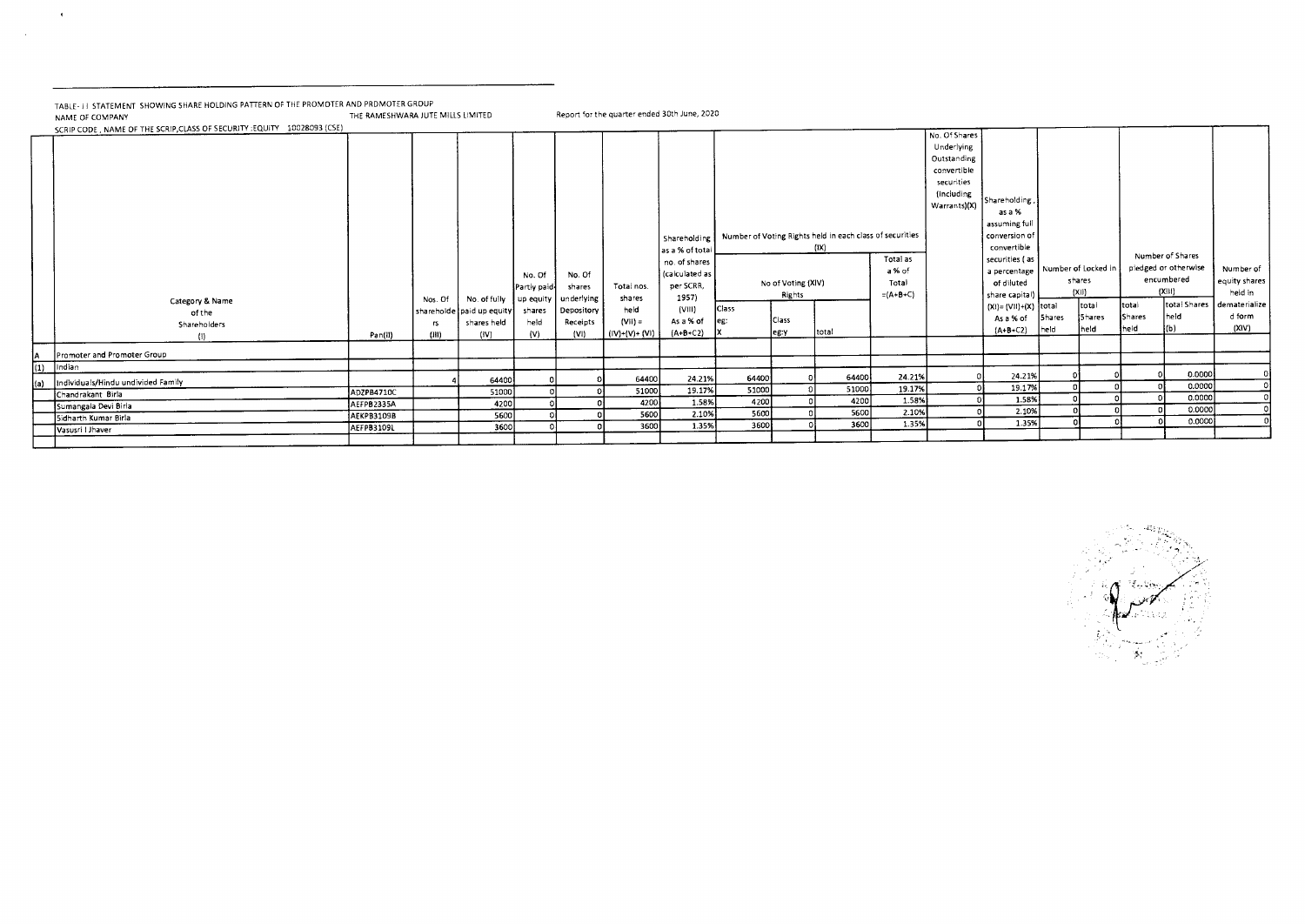TABLE- I I STATEMENT SHOWING SHARE HOLDING PATTERN OF THE PROMOTER AND PROMOTER GROUP<br>NAME OF COMPANY NAME OF COMPANY THE RAMESHWARA JUTE MILLS LIMITED Report for the quarter ended 30th June 2020

 $\mathcal{A}^{\mathcal{A}}$ 

|     | SCRIP CODE, NAME OF THE SCRIP, CLASS OF SECURITY : EQUITY 10028093 (CSE) |            |              |                          |              |            |                |                |               |                    |                                                          |            | No. Of Shares |                                    |        |        |        |                      |               |
|-----|--------------------------------------------------------------------------|------------|--------------|--------------------------|--------------|------------|----------------|----------------|---------------|--------------------|----------------------------------------------------------|------------|---------------|------------------------------------|--------|--------|--------|----------------------|---------------|
|     |                                                                          |            |              |                          |              |            |                |                |               |                    |                                                          |            | Underlying    |                                    |        |        |        |                      |               |
|     |                                                                          |            |              |                          |              |            |                |                |               |                    |                                                          |            | Outstanding   |                                    |        |        |        |                      |               |
|     |                                                                          |            |              |                          |              |            |                |                |               |                    |                                                          |            | convertible   |                                    |        |        |        |                      |               |
|     |                                                                          |            |              |                          |              |            |                |                |               |                    |                                                          |            | securities    |                                    |        |        |        |                      |               |
|     |                                                                          |            |              |                          |              |            |                |                |               |                    |                                                          |            | (Including    |                                    |        |        |        |                      |               |
|     |                                                                          |            |              |                          |              |            |                |                |               |                    |                                                          |            | Warrants)(X)  | Shareholding,                      |        |        |        |                      |               |
|     |                                                                          |            |              |                          |              |            |                |                |               |                    |                                                          |            |               | as a %                             |        |        |        |                      |               |
|     |                                                                          |            |              |                          |              |            |                |                |               |                    |                                                          |            |               | assuming full                      |        |        |        |                      |               |
|     |                                                                          |            |              |                          |              |            |                | Shareholding   |               |                    | Number of Voting Rights held in each class of securities |            |               | conversion of                      |        |        |        |                      |               |
|     |                                                                          |            |              |                          |              |            |                | as a % of tota |               |                    | (IX)                                                     |            |               | convertible                        |        |        |        |                      |               |
|     |                                                                          |            |              |                          |              |            |                | no. of shares  |               |                    |                                                          | Total as   |               | securities (as                     |        |        |        | Number of Shares     |               |
|     |                                                                          |            |              |                          | No. Of       | No. Of     |                | (calculated as |               |                    |                                                          | a % of     |               | a percentage   Number of Locked in |        |        |        | pledged or otherwise | Number of     |
|     |                                                                          |            |              |                          | Partly paid- | shares     | Total nos.     | per SCRR,      |               | No of Voting (XIV) |                                                          | Total      |               | of diluted                         |        | shares |        | encumbered           | equity shares |
|     |                                                                          |            | Nos. Of      | No. of fully             | up equity    | underlying | shares         | 1957)          |               | Rights             |                                                          | $=(A+B+C)$ |               | share capital)                     |        | (X  )  |        | (X  )                | heid in       |
|     | Category & Name                                                          |            |              | shareholde paid up equit | shares       | Depository | held           | (VIII)         | Class         |                    |                                                          |            |               | $(XI) = (VII)+(X)$ total           |        | itotal | Itotal | total Shares         | dematerialize |
|     | of the                                                                   |            |              | shares held              | held         | Receipts   | $(VII) =$      | As a % of      |               | Class              |                                                          |            |               | As a % of                          | Shares | Shares | Shares | heid                 | d form        |
|     | Shareholders                                                             | Pan(11)    | TS.<br>(III) | (IV)                     | (V)          | (VI)       | (IV)+(V)+ (VI) | $(A + B + C2)$ |               | jeg∶γ              | total                                                    |            |               | $(A + B + C2)$                     | held   | heid   | heid   |                      | (XIV)         |
|     |                                                                          |            |              |                          |              |            |                |                |               |                    |                                                          |            |               |                                    |        |        |        |                      |               |
| (b) | Central Government/ State Government(s)                                  |            |              |                          |              |            |                |                |               |                    |                                                          |            |               |                                    |        |        |        |                      |               |
| (e) | Financial Institutions/Banks                                             |            |              |                          |              |            |                | 28.93%         | 76,967        |                    | 76,967                                                   | 28.93%     |               | 28.93%                             |        |        |        |                      |               |
| (d) | <b>Bodies Corporate</b>                                                  |            |              | 76,967                   |              |            | 76,967         | 14.58%         | 38,778        |                    | 38,778                                                   | 14.58%     |               | 14.58%                             |        |        |        |                      |               |
|     | Padmavati Investment Limited                                             | AABCP8632M |              | 38,778                   |              |            | 38,778         |                | 7,933         |                    | 7,933                                                    | 2.98%      |               | 2.98%                              |        |        |        |                      |               |
|     | Bharat Arogya & Gyan Mandir                                              | AAATB3540N |              | 7,933                    |              |            | 7,933          | 2.98%<br>2.51% | 6,667         |                    | 6,667                                                    | 2.51%      |               | 2.51%                              |        |        |        |                      |               |
|     | Nathdwara Inv. Co. Ltd.                                                  | AABCN7830P |              | 6,667                    |              |            | 6,667          |                |               |                    | 4,000                                                    | 1.50%      |               | 1.50%                              |        |        |        |                      |               |
|     | Shekhavati Investment & Traders Ltd.                                     | AAEC52321P |              | 4,000                    |              |            | 4,000          | 1.50%          | 4,000         |                    | 200                                                      | 0.08%      |               | 0.08%                              |        |        |        |                      |               |
|     | Jute Investment Co. Ltd.                                                 | AAACJ6331Q |              | 200                      |              |            | 200            | 0.08%          | 200<br>19,389 |                    | 19,389                                                   | 7.29%      |               | 7.29%                              |        |        |        |                      |               |
|     | Central India General Agents Ltd.                                        | AABCC2197E |              | 19,389                   |              |            | 19,389         | 7.29%          |               |                    |                                                          |            |               |                                    |        |        |        |                      |               |

CH.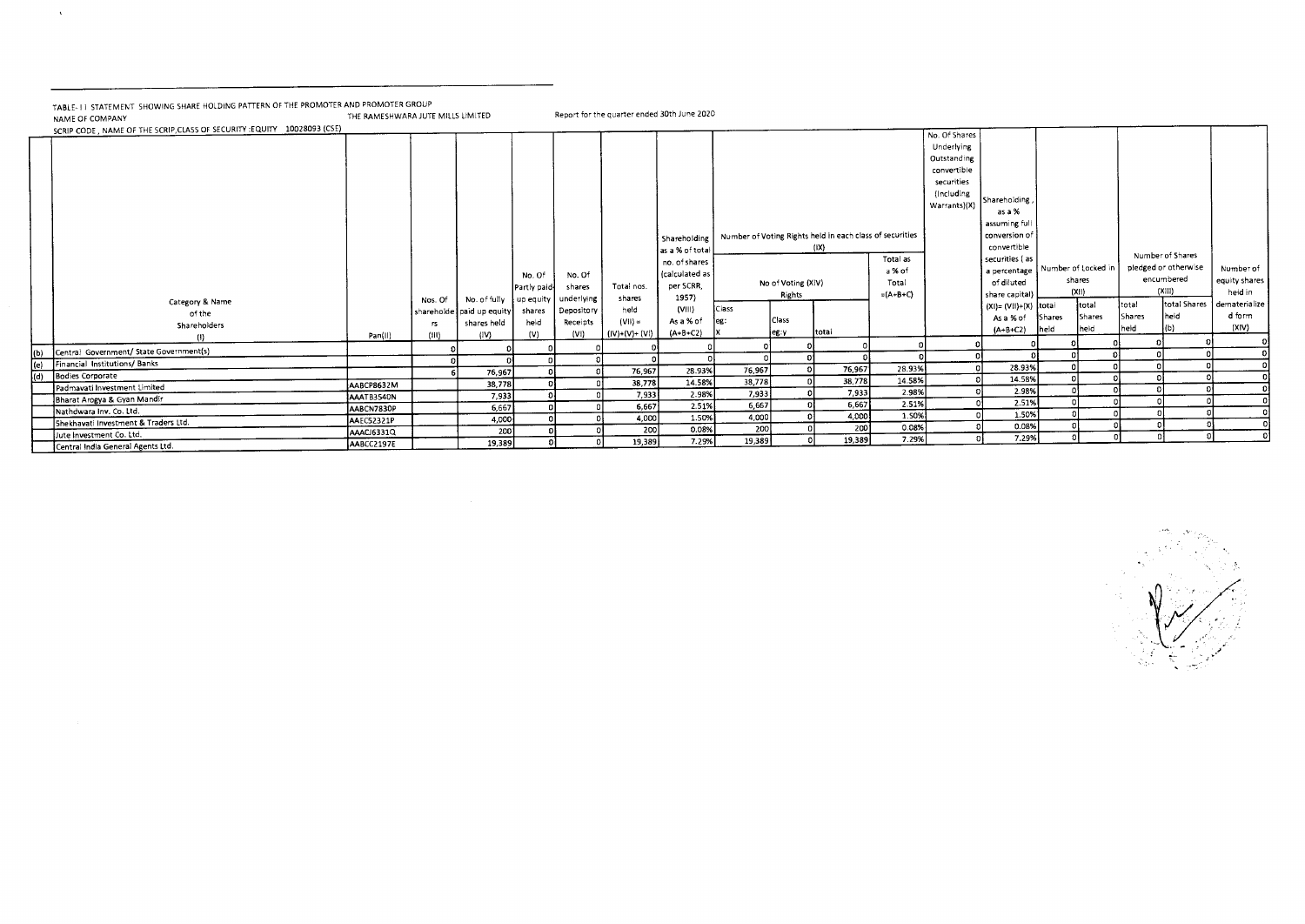TABLE-TI STATEMENT SHOWING SHARE HOLDING PATTERN OF THE PROMOTER AND PROMOTER GROUP<br>NAME OF COMPANY THE RAMESHWARA JUTE MILLS LIMITED Report for the quarter ended 30th June 2020

SCRIP CODE, NAME OF THE SCRIP, CLASS OF SECURITY : EQUITY 10028093 (CSE)

|                       | SCRIP CODE, INAINE OF THE SCRIP, CLASS OF SECONTHILICQUITY 20020033 (CSE) |         |                       |                                                                                         |                                                |                                                                 |                                                              |                                                                                                                               |        |                                                       |                                                                           |                                           |                                                                                                       |                                                                                                                                                                                                                            |                |                                               |                         |                                                                                           |                                                                           |
|-----------------------|---------------------------------------------------------------------------|---------|-----------------------|-----------------------------------------------------------------------------------------|------------------------------------------------|-----------------------------------------------------------------|--------------------------------------------------------------|-------------------------------------------------------------------------------------------------------------------------------|--------|-------------------------------------------------------|---------------------------------------------------------------------------|-------------------------------------------|-------------------------------------------------------------------------------------------------------|----------------------------------------------------------------------------------------------------------------------------------------------------------------------------------------------------------------------------|----------------|-----------------------------------------------|-------------------------|-------------------------------------------------------------------------------------------|---------------------------------------------------------------------------|
|                       | Category & Name<br>of the<br>Shareholders<br>$\cup$                       | Pan(II) | Nos. Of<br>rs<br>(HI) | No. of fully   up equity  <br>shareholde paid up equity<br>shares held<br>$\langle$ IV) | No. Of<br>Partly paid<br>shares<br>held<br>(V) | No. Of<br>shares<br>underlying<br>Depository<br>Receipts<br>(V) | Total nos.<br>shares<br>held<br>$(VII) =$<br>$(IV)+(V)+(V))$ | Shareholding<br>as a % of total<br>no. of shares<br>(calculated as<br>per SCRR,<br>1957)<br>(VIII)<br>As a % of<br>$(A+B+C2)$ | Class  | No of Voting (XIV)<br>Rights<br><b>Class</b><br>leg y | Number of Voting Rights held in each class of securities<br>(1X)<br>total | Total as<br>a % of<br>Total<br>$=(A+B+C)$ | No. Of Shares<br>Underlying<br>Outstanding<br>convertible<br>securities<br>(Including<br>Warrants)(X) | Shareholding<br>as a %<br>assuming full<br>conversion of<br>convertible<br>securities (as<br>a percentage   Number of Locked in<br>of diluted<br>share capital)<br>$(XI) = (VII)+(X)$ total<br>As a % of<br>$(A + B + C2)$ | Shares<br>held | shares<br>$(X_1)$<br>itotai<br>Shares<br>held | total<br>Shares<br>held | Number of Shares<br>piedged or otherwise<br>encumbered<br>(XIII)<br>total Shares<br>İheld | Number of<br>equity shares<br>held in<br>dematerialize<br>d form<br>(X V) |
|                       | (e) Any Other (specify)                                                   |         |                       |                                                                                         |                                                |                                                                 |                                                              |                                                                                                                               |        |                                                       |                                                                           |                                           |                                                                                                       |                                                                                                                                                                                                                            |                |                                               |                         |                                                                                           |                                                                           |
|                       | Sub-Total (A)(1)                                                          |         | 10                    | 141367                                                                                  |                                                |                                                                 | 141367                                                       | 53.13%                                                                                                                        | 141367 |                                                       | 141367                                                                    | 53.13%                                    |                                                                                                       | 53.13%                                                                                                                                                                                                                     |                |                                               |                         |                                                                                           |                                                                           |
| $\overline{2}$        | Foreign                                                                   |         |                       |                                                                                         |                                                |                                                                 |                                                              |                                                                                                                               |        |                                                       |                                                                           |                                           |                                                                                                       |                                                                                                                                                                                                                            |                |                                               |                         |                                                                                           |                                                                           |
|                       | Individuals (NonResident Individuals/ Foreign Individuals)                |         |                       |                                                                                         |                                                |                                                                 |                                                              |                                                                                                                               |        |                                                       |                                                                           |                                           |                                                                                                       |                                                                                                                                                                                                                            |                |                                               |                         |                                                                                           |                                                                           |
| $\frac{f(z)}{g(z)}$   | Government                                                                |         |                       |                                                                                         |                                                |                                                                 |                                                              |                                                                                                                               |        |                                                       |                                                                           |                                           |                                                                                                       |                                                                                                                                                                                                                            |                |                                               |                         |                                                                                           |                                                                           |
|                       | Institutions                                                              |         |                       |                                                                                         |                                                |                                                                 |                                                              |                                                                                                                               |        |                                                       |                                                                           |                                           |                                                                                                       |                                                                                                                                                                                                                            |                |                                               |                         |                                                                                           |                                                                           |
| $\overline{\text{d}}$ | Foreign Portfolio Investor                                                |         |                       |                                                                                         |                                                |                                                                 |                                                              |                                                                                                                               |        |                                                       |                                                                           |                                           |                                                                                                       |                                                                                                                                                                                                                            |                |                                               |                         |                                                                                           |                                                                           |
| (e)                   | Any Other (specify)                                                       |         |                       |                                                                                         |                                                |                                                                 |                                                              |                                                                                                                               |        |                                                       |                                                                           |                                           |                                                                                                       |                                                                                                                                                                                                                            |                |                                               |                         |                                                                                           |                                                                           |
|                       | Sub-Total (A)(2)                                                          |         |                       |                                                                                         |                                                |                                                                 |                                                              |                                                                                                                               |        |                                                       |                                                                           |                                           |                                                                                                       |                                                                                                                                                                                                                            |                |                                               |                         |                                                                                           |                                                                           |
|                       | Total Shareholding of Promoter and Promoter Group (A)=(A)(1)+(A)(2)       |         | 10 <sup>1</sup>       | 141367                                                                                  |                                                |                                                                 | 141367                                                       | 53.13%                                                                                                                        | 141367 |                                                       | 141367                                                                    | 53.13%                                    |                                                                                                       | 53.13%                                                                                                                                                                                                                     |                |                                               |                         |                                                                                           |                                                                           |

DETAILS OF SHARES WHICH REMAIN UNCLAIMED MAY BE GIVEN HERE ALONG WITH DETAILS SUCH AS NUMBER OF SHARE HOLDER ,OUTSTANDING SHARES HOLD IN DEMAT/UNCLAIMED SUSPENSE ACCOUNT VOTING RIGHT WHICH ARE FROZEN ETC.

| $-$<br><b>COLUMN</b><br>NO OF SHARE HOLDER | SHARES HELD |
|--------------------------------------------|-------------|
|                                            | ----        |
| NΑ                                         | <b>NA</b>   |

NOTE

 $\sim$   $\sim$ 

 $\sim 10$ 

1 PAN WOULD NOT BE DISPLAYED ON WEBSITE OF STOCK EXCHANGE(S).

2 THE TERM "ENCUMBRANCE " HAS THE SAME MEANING AS ASSIGNED UNDER 28(3) OF SEBI (SUBSTATIAL ACQUISITION OF SHARES AND TAKE OVER) REGULATION ,2011

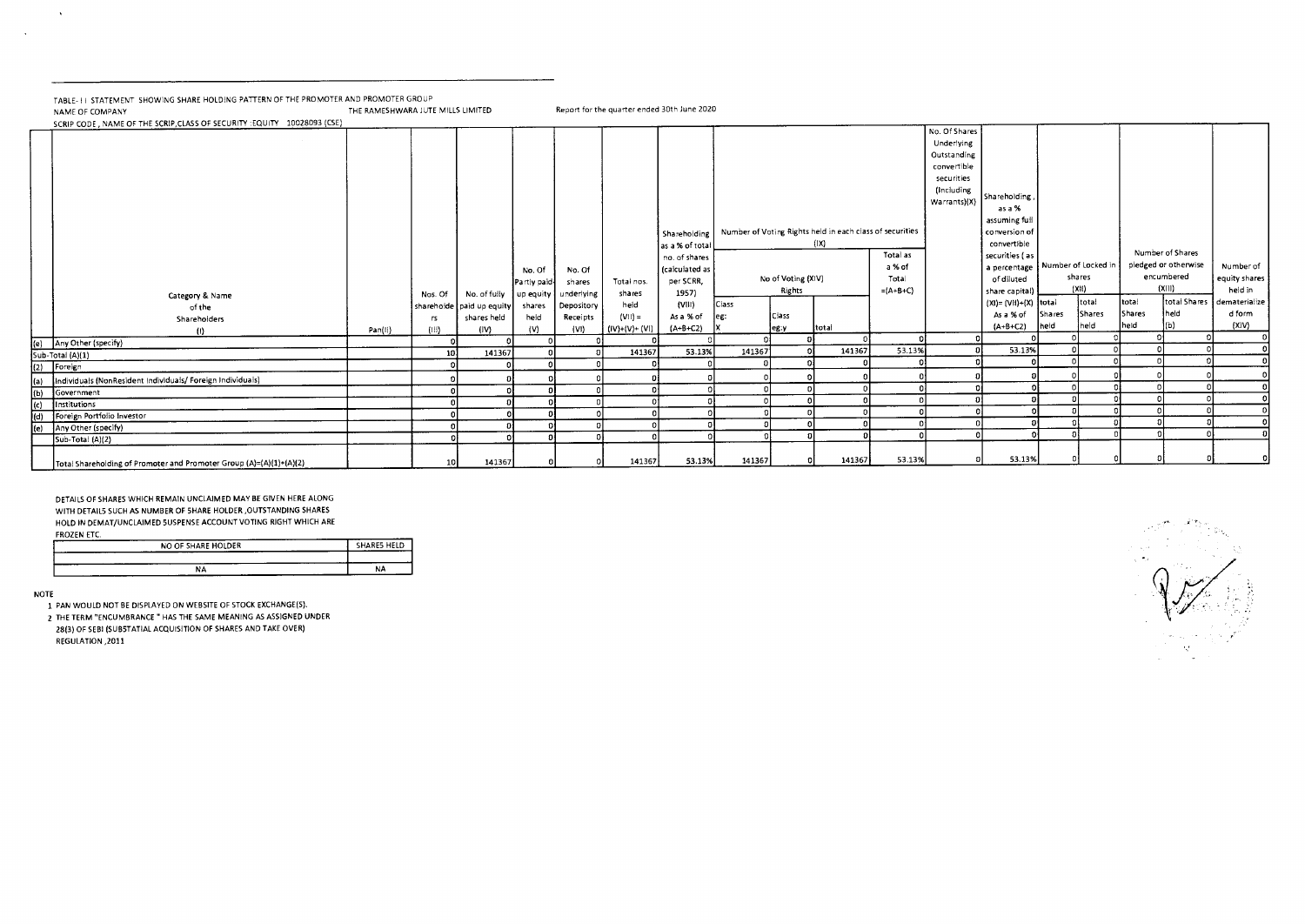TABLE- III: STATEMENT ISHOWING SHARE HOLDING PATTERN OF THE PUBLIC SHARE HOLDER<br>NAME OF COMPANY

 $\sim$ 

NAME OF COMPANY THE RAMESHWARA JUTE MILLS LIMITED Report for the quarter ended 30th June, 2020

SCRIP CODE , NAME OF THE SCRIP,CLASS OF SECURITY :EQUITY 10028093 (CSE) Category & Name of the Shareholders (I) Pan(II) Nos. Of sharehold paid up equity ers (III) No. of fully shares held (IV) No Of Partly paid. up equity shares held (V) No Of shares underlying Depository Receipts (VI) Total nos. shares held  $(V||) =$  $(IV)+(V)+(VI)$ Total Shareholding as a % of total no. of shares (calculated as per SCRR, 1957) (VIII) As a % of (A+B+C2) Number of Voting Rights held in each class of securities  $(|X|)$ No. Of Shares Underlying Outstanding convertible securities (Including Warrants)(X) Shareholding, as a % assuming full conversion of convertible securities ( as a percentage of diluted share capital) total  $(XI) = (VII)+(X)$ As a % of  $(A + B + C2)$ Number of Locked pledged or otherwise in shares (XII) Number of Shares encumbered (XIII) Number of equity shares held in dematerialize d form (XIV) No of Voting (XIV) Rights Total as a % of Total  $=(A+B+C)$ Class eg: X Class eg:y total As a % of As a % of As a % of **Shares** held (b) total Shares held (b) total Shares held (b) As a % of total Shares held (b) Public shareholding Institutions 0 (1) Mutual Funds 0 0 0 0 0 0 0 0 0 0 0 0 0 0 0 0 9 (a) Shareholding (i) Pan(II) (III) shareholding (iii) Pan(III) (IV) (V) (VII) (IV) (VII) (A+B+C2) X<br>(a) Dublic shareholding (iii) (a) (a) (b) (b) (b) (b) (b) (xIV) (xIV) (d) (b) (b) (xIV) (xIV) (d) (b) (b) (xIV)<br>(a) Mu Mutual Funds<br>Venture Capital Funds و المستخدم العالمية التي يتم التي يتم التي يتم التي يتم التي يتم التي يتم التي يتم التي ي<br>Venture Capital Funds 9 Public shareholding<br>- B Public shareholding<br>- Distritutions<br>- Distritutions<br>- Distritute Funds<br>- Distritute Capital Funds<br>- Distritute Capital Funds<br>- Distritute Capital Funds<br>- Distritute Capital Funds<br>- Distritute Ca Alternate Investment Funds 0 0 0 0 0 0 0 0 0 0 0 0 0 0 0 0 **B**<br>(1)<br>(a)<br>(c)<br>(c) Foreign Venture Capital Investors 0 0 0 0 0 0 0 0 0 0 0 0 0 0 0 0 <sup>0</sup> 0 (d) Portfolio Investors 0 0 0 0 0 0 0 0 0 0 0 0 0 0 0 0 0 (e) (f) **Foreign Portfolio Investors**<br>Financial Institutions/Banks Financial Institutions/ Banks 8 1,500 0 0 1,500 0.56% 1,500 0 1,500 0.56% 0 0.56% 0 0 0 0

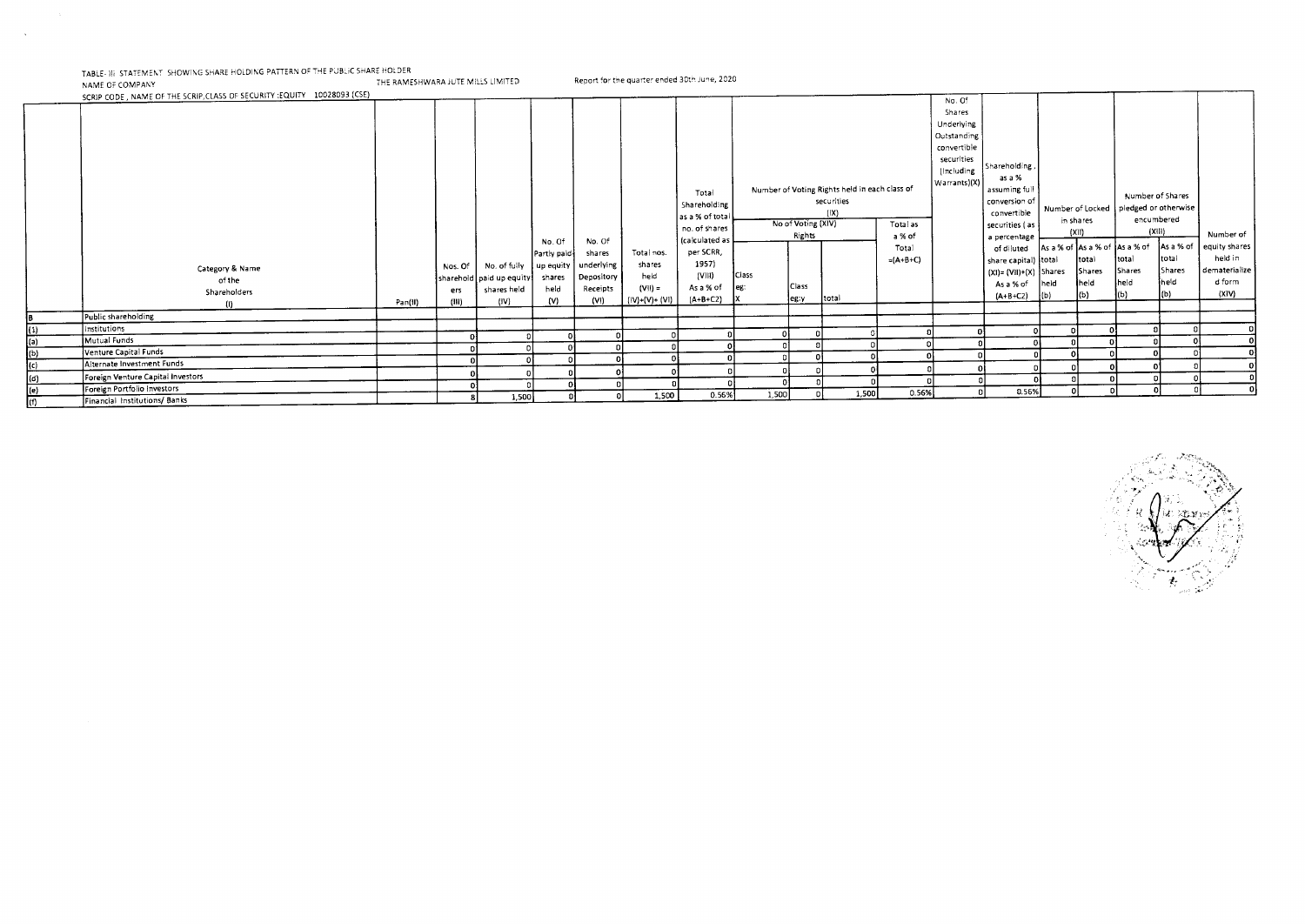$\sim 10^6$ 

 $\sim 100$ 

TABLE- !!! STATEMENT SHOWING SHARE HOLDING PATTERN OF THE PUBLIC SHARE HOLDER<br>NAME OF COMPANY THE RAMESHWARA IUTE D

| SCRIP CODE, NAME OF THE SCRIP, CLASS OF SECURITY : EQUITY 10028093 (CSE) |         |                         |                                                                             |                        |                                              |                                                |                                                                 |       |                              |                                                                     |                               |                                                                                          |                                                                              |                                            |                                 |                                          |                         |                                             |
|--------------------------------------------------------------------------|---------|-------------------------|-----------------------------------------------------------------------------|------------------------|----------------------------------------------|------------------------------------------------|-----------------------------------------------------------------|-------|------------------------------|---------------------------------------------------------------------|-------------------------------|------------------------------------------------------------------------------------------|------------------------------------------------------------------------------|--------------------------------------------|---------------------------------|------------------------------------------|-------------------------|---------------------------------------------|
|                                                                          |         |                         |                                                                             |                        |                                              |                                                |                                                                 |       |                              |                                                                     |                               | No. Of<br>Shares<br>Underlying<br>Outstanding<br>convertible<br>securities<br>(Including |                                                                              |                                            |                                 |                                          |                         |                                             |
|                                                                          |         |                         |                                                                             |                        |                                              |                                                | Total<br>Shareholding                                           |       |                              | Number of Voting Rights held in each class of<br>securities<br>(iX) | Total as                      | Warrants)(X)                                                                             | Shareholding<br>as a %<br>assuming full<br>conversion of                     |                                            | Number of Locked                | Number of Shares<br>pledged or otherwise |                         |                                             |
|                                                                          |         |                         |                                                                             | No. Of<br>Partly paid- | No. Of<br>shares                             | Total nos.                                     | as a % of total<br>no. of shares<br>(calculated as<br>per SCRR, |       | No of Voting (XIV)<br>Rights |                                                                     | a % of<br>Total<br>$=(A+B+C)$ |                                                                                          | convertible<br>securities (as<br>a percentage<br>of diluted                  | in shares<br>As a % of As a % of As a % of | (X  )                           | encumbered<br>(XIII)                     | As a % of               | Number of<br>equity shares                  |
| Category & Name<br>of the<br>Shareholders                                | Pan(II) | Nos. Of<br>ers<br>(111) | No. of fully   up equity<br>sharehold paid up equity<br>shares held<br>(IV) | shares<br>held<br>í۷۱  | underlying<br>Depository<br>Receipts<br>(VI) | shares<br>held<br>$(V  ) =$<br>$(IV)+(V)+(VI)$ | 1957)<br>(VIII)<br>As a % of<br>$(A+B+C2)$                      | Class | Class<br>leg:y               | total                                                               |                               |                                                                                          | share capital) total<br>$(XI) = (VII)+(X)$ Shares<br>As a % of<br>$(A+B+C2)$ | held                                       | total<br>Shares<br>heid.<br>(b) | total<br><b>Shares</b><br>held<br>(b)    | total<br>Shares<br>held | held in<br>dematerialize<br>d form<br>(XIV) |
| Public ShareHolding                                                      |         |                         |                                                                             |                        |                                              |                                                |                                                                 |       |                              |                                                                     |                               |                                                                                          |                                                                              |                                            |                                 |                                          |                         |                                             |
| -1 Institition                                                           |         |                         |                                                                             |                        |                                              |                                                |                                                                 |       |                              |                                                                     |                               |                                                                                          |                                                                              |                                            |                                 |                                          |                         |                                             |
| INSURANCE COMPANIES                                                      |         |                         |                                                                             |                        |                                              |                                                |                                                                 |       |                              |                                                                     |                               |                                                                                          |                                                                              |                                            |                                 |                                          |                         |                                             |
| <b>PROVIDENT FUND/PENSION FUND</b>                                       |         |                         |                                                                             |                        |                                              |                                                |                                                                 |       |                              |                                                                     |                               |                                                                                          |                                                                              |                                            |                                 |                                          |                         |                                             |
| Any Other (specify)                                                      |         |                         | 1500                                                                        |                        |                                              | 1500                                           | 0.56%                                                           | 1500  |                              | 1500                                                                | 0.56%                         |                                                                                          | 0.56%                                                                        |                                            |                                 |                                          |                         |                                             |
| Sub-Total (B)(1)                                                         |         |                         |                                                                             |                        |                                              |                                                |                                                                 |       |                              |                                                                     |                               |                                                                                          |                                                                              |                                            |                                 |                                          |                         |                                             |
| -2 Central Govt/State Govt(s)PO!                                         |         |                         |                                                                             |                        |                                              |                                                |                                                                 |       |                              |                                                                     |                               |                                                                                          |                                                                              |                                            |                                 |                                          |                         |                                             |
| GOVT                                                                     |         |                         |                                                                             |                        |                                              |                                                |                                                                 |       |                              |                                                                     |                               |                                                                                          |                                                                              |                                            |                                 |                                          |                         |                                             |
| $Sub-Total(B)(2)$                                                        |         |                         |                                                                             |                        |                                              |                                                |                                                                 |       |                              |                                                                     |                               |                                                                                          |                                                                              |                                            |                                 |                                          |                         |                                             |

Report for the quarter ended 30th June 2020

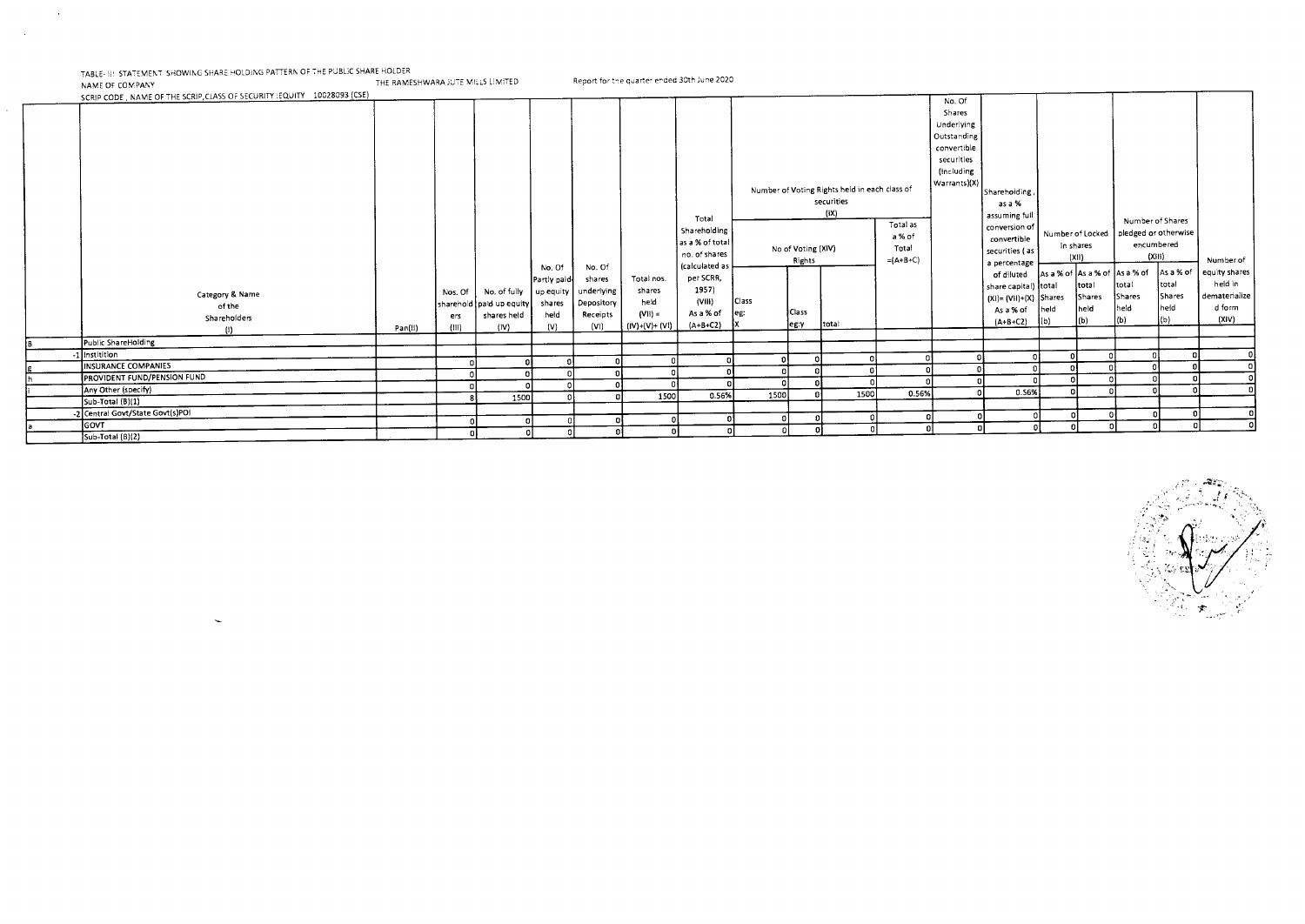TABLE-III STATEMENT SHOWING SHARE HOLDING PATTERN OF THE PUBLIC SHARE HOLDER

 $\mathcal{A}$ 

 $\sim$ 

NAME OF COMPANY THE RAMESHWARA JUTE MILLS LIMITED Report for the quarter ended 30th June, 2020<br>NAME OF COMPANY THE RAMESHWARA JUTE MILLS LIMITED Report for the quarter ended 30th June, 2020

SCRIP CODE, NAME OF THE SCRIP,CLASS OF SECURITY :EQUITY 10028093 (CSE) Category & Name of the Shareholders (I) Pan(II) Nos. Of sharehold paid up equity ers (HI) No. of fully shares held (IV) No Of Partly paid up equity shares held  $(V)$ No Of shares underlying Depository Receipts (VI) Total nos. shares held  $(Vii)$ .  $(IV)+(V)+(VI)$ Total Shareholding as a % of total no of shares (calculated as per SCRR, 1957) (VIII) As a % of (A+B+C2) Number of Voting Rights held in each class of securities  $(X)$ No. Of Shares Underlying Outstanding convertible securities (Including Warrants)(X) Shareholding, as a % assuming full conversion of convertible securities ( as a percentage of diluted share capital)  $(XI) = (VII)+(X)$ As a % of (A+B+C2) Number of Locked in shares (XII) Number of Shares pledged or otherwise encumbered Number of equity shares held in dematerialize d form (XIV) No of Voting (XIV) Rights Total as a % of Total  $=(A+B+C)$ Class eg: X Class eg:v total As a % of As a % of As a % of total Shares held lњ). total Shares held (b) total Shares held  $\vert$ (b) As a % of total Shares held (6) Public shareholding -3 Non-institutions Individuals ii ndividual shareholders holding nominal share capital up to Rs. 2 lakhs. 189 32889 0 0 32889 12.36% 32889 0 32889 12.36% 0 12.36% 0 0 0 0 0  $\vert$ (a(i)) $\vert$ nundividual shareholders holding nominal share capital up to ns. 2 takins. \_\_\_\_\_\_\_\_\_\_\_\_\_\_\_\_\_\_\_\_\_\_\_\_\_\_\_\_\_\_\_\_\_\_\_<br>Ajit Prakash Shah & Others AANPS8249Q 7933 0 0 7933 2.98% Individuals - H. Individual shareholders holding nominal share capital in excess of Rs. 2 lakhs. 0 0 0 0 0 0 0 0 0 0 0 0 0 0 0 0 0  $(a(i))$ NBFCs registered with RBI 0 0 0 0 0 0 0 0 0 0 0 0 0 0 0 0 0 (b) Employee Trusts 0 0 0 0 0 0 0 0 0 0 0 0 0 0 0 0 0  $\frac{(c)}{(d)}$ (d) Overseas Depositories (holding DRs) (balancing figure) 0 0 0 0 0 0 0 0 0 0 0 0 0 0 0 0 0

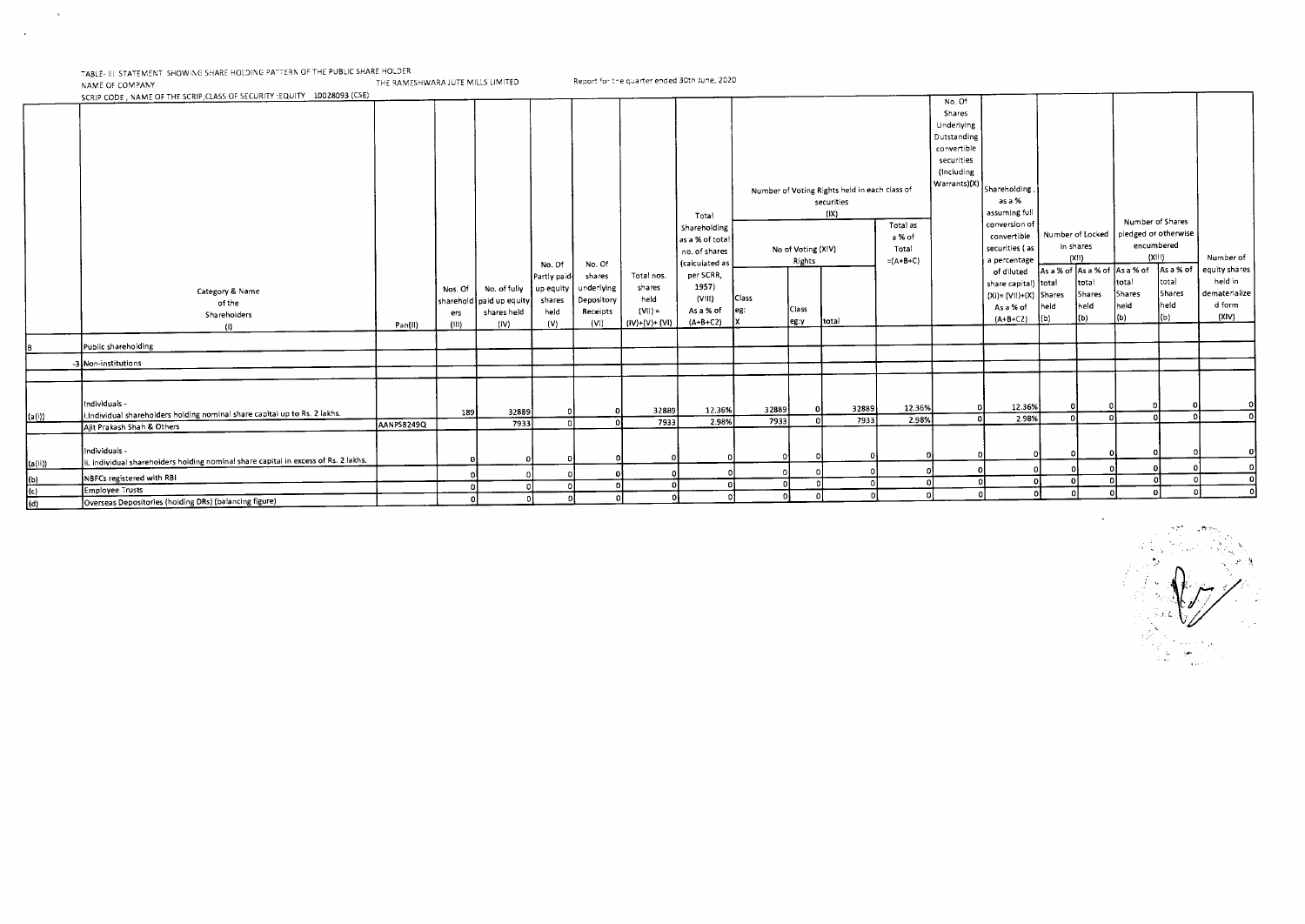TABLE- III: STATEMENT SHOWING SHARE HOLDING PATTERN OF THE PUBLIC SHARE HOLDER<br>NAME OF COMPANY Report for the quarter ended 30th June, 2020

| NAME OF COMPANT |  |
|-----------------|--|
|                 |  |

|     | SCRIP CODE, NAME OF THE SCRIP, CLASS OF SECURITY : EQUITY 10028093(CSE) |            |          |                            |             |            |                 |                 |        |                    |                                               |            | No. Of       |                                |          |           |                               |                      |               |
|-----|-------------------------------------------------------------------------|------------|----------|----------------------------|-------------|------------|-----------------|-----------------|--------|--------------------|-----------------------------------------------|------------|--------------|--------------------------------|----------|-----------|-------------------------------|----------------------|---------------|
|     |                                                                         |            |          |                            |             |            |                 |                 |        |                    |                                               |            | Shares       |                                |          |           |                               |                      |               |
|     |                                                                         |            |          |                            |             |            |                 |                 |        |                    |                                               |            | Underlying   |                                |          |           |                               |                      |               |
|     |                                                                         |            |          |                            |             |            |                 |                 |        |                    |                                               |            | Outstanding  |                                |          |           |                               |                      |               |
|     |                                                                         |            |          |                            |             |            |                 |                 |        |                    |                                               |            | convertible  |                                |          |           |                               |                      |               |
|     |                                                                         |            |          |                            |             |            |                 |                 |        |                    |                                               |            | securities   |                                |          |           |                               |                      |               |
|     |                                                                         |            |          |                            |             |            |                 |                 |        |                    |                                               |            | (Including   |                                |          |           |                               |                      |               |
|     |                                                                         |            |          |                            |             |            |                 |                 |        |                    |                                               |            | Warrants)(X) |                                |          |           |                               |                      |               |
|     |                                                                         |            |          |                            |             |            |                 |                 |        |                    | Number of Voting Rights held in each class of |            |              |                                |          |           |                               |                      |               |
|     |                                                                         |            |          |                            |             |            |                 |                 |        |                    | securities                                    |            |              | Shareholding,                  |          |           |                               |                      |               |
|     |                                                                         |            |          |                            |             |            |                 |                 |        |                    | (1)                                           |            |              | as a %                         |          |           |                               |                      |               |
|     |                                                                         |            |          |                            |             |            |                 | Total           |        |                    |                                               | Total as   |              | assuming full                  |          |           |                               | Number of Shares     |               |
|     |                                                                         |            |          |                            |             |            |                 | Shareholding    |        |                    |                                               | a % of     |              | conversion of Number of Locked |          |           |                               | pledged or otherwise |               |
|     |                                                                         |            |          |                            |             |            |                 | as a % of total |        | No of Voting (XIV) |                                               | Total      |              | convertible                    |          | in shares |                               | encumbered           |               |
|     |                                                                         |            |          |                            |             |            |                 | no. of shares   |        | Rights             |                                               | $=(A+B+C)$ |              | securities ( as                |          | (X  )     |                               | (XIII)               |               |
|     |                                                                         |            |          |                            | No. Of      | No. Of     |                 | (calculated as  |        |                    |                                               |            |              | a percentage                   |          |           |                               |                      | Number of     |
|     |                                                                         |            |          |                            | Partly paid | shares     | Total nos.      | per SCRR,       |        |                    |                                               |            |              | of diluted                     |          |           | As a % of As a % of As a % of | As a % of            | equity shares |
|     | Category & Name                                                         |            | Nos. Of  | No. of fully               | up equity   | underlying | shares          | 1957)           |        |                    |                                               |            |              | share capital) total           |          | total     | total                         | total                | held in       |
|     | of the                                                                  |            |          | sharehold   paid up equity | shares      | Depository | held            | (VIII)          | Class  |                    |                                               |            |              | $(XI) = (VII)+(X)$ Shares      |          | Shares    | Shares                        | Shares               | dematerialize |
|     | Shareholders                                                            |            | ers      | shares held                | held        | Receipts   | $(VII) =$       | As a % of       | leg:   | Class              |                                               |            |              | As a % of                      | held     | held      | held                          | heid                 | d form        |
|     | (1)                                                                     | Pan(II)    | (III)    | (IV)                       | (V)         | (VI)       | $(IV)+(V)+(VI)$ | $(A + B + C2)$  |        | leg:γ              | total                                         |            |              | $(A+B+C2)$                     | (b)      | (b)       | (b)                           |                      | (X V)         |
|     |                                                                         |            |          |                            |             |            |                 |                 |        |                    |                                               |            |              |                                |          |           |                               |                      |               |
|     |                                                                         |            |          |                            |             |            |                 |                 |        |                    |                                               |            |              |                                |          |           |                               |                      |               |
|     | PUBLIC SHAREHOLDING                                                     |            |          |                            |             |            |                 |                 |        |                    |                                               |            |              |                                |          |           |                               |                      |               |
|     | NON INSTUTIONS                                                          |            |          |                            |             |            |                 |                 |        |                    |                                               |            |              |                                |          |           |                               |                      |               |
| (e) | Any Other(Specify)<br><b>OTHER BODIES CORPORATE</b>                     |            | 17       | 90,200                     |             |            | 90,200          | 33.90%          | 90,200 |                    | 90,200                                        | 33.90%     |              | 33.90%                         | $\Omega$ |           |                               | ി<br>$\Omega$        |               |
|     |                                                                         | AAACU3731B |          | 11,667                     |             |            | 11,667          | 4.39%           | 11,667 |                    | 11,667                                        | 4.39%      |              | 4.39%                          |          |           |                               |                      |               |
|     | Umang Commercial Co. Pvt. Ltd.                                          |            |          | 20,550                     |             |            | 20,550          | 7.72%           | 20,550 |                    | 20, S50                                       | 7.72%      |              | 7.72%                          |          |           |                               | $\Delta$             |               |
|     | Gwallor Webbing Co. Pvt. Ltd.                                           |            |          | 19,133                     |             |            | 19,133          | 7.19%           | 19,133 |                    | 19,133                                        | 7.19%      |              | 7.19%                          |          |           |                               |                      |               |
|     | Birla Corporation Limited                                               |            |          | 33,250                     |             |            | 33,250          | 12.50%          | 33,250 |                    | 33,250                                        | 12.50%     |              | 12.50%                         |          |           |                               |                      |               |
|     | Punjab Produce & Trading Co. Pvt. Ltd.                                  |            |          | 100                        |             |            | 100             | 0.04%           | 100    | οl                 | 100                                           | 0.04%      |              | 0.04%                          |          |           |                               |                      |               |
|     | NON RESIDENT INDIVIDUAL                                                 |            | $\Omega$ | $\Omega$                   |             |            |                 | 0.00%           |        |                    | ΩĪ                                            |            |              |                                |          |           |                               |                      |               |
|     | <b>FOREIGHN COMPANIES</b>                                               |            | 207      | 123189                     |             |            | 123189          | 46.30%          | 123189 |                    | 123189                                        | 46.30%     |              | 46.30%                         |          |           |                               |                      |               |
|     | Sub-Total (B)(3)                                                        |            | 215      | 124689                     |             |            | 124689          | 46.87%          | 124689 |                    | 124689                                        | 46.87%     |              | 46.87%                         | c        |           |                               |                      |               |
|     | Total Public Shareholding (B)=(B)(1)+(B)(2)+(B)(3)                      |            |          |                            |             |            | 266056          | 100.00%         | 266056 |                    | 266056                                        | 100.00%    |              | 100.00%                        |          |           |                               |                      |               |
|     | TOTAL (A+B)                                                             |            | 225      | 266056                     |             |            |                 |                 |        |                    |                                               |            |              |                                |          |           |                               |                      |               |

| DETAILS OF SHARES WHICH REMAIN UNCLAIMED MAY BE GIVEN HERE ALONG<br>WITH DETAILS SUCH AS NUMBER OF SHARE HOLDER , OUTSTANDING SHARES<br>HOLD IN DEMAT/UNCLAIMED SUSPENSE ACCOUNT VOTING RIGHT WHICH ARE |                    |
|---------------------------------------------------------------------------------------------------------------------------------------------------------------------------------------------------------|--------------------|
| FROZEN ETC.                                                                                                                                                                                             | <b>SHARES HELD</b> |
| NO OF SHARE HOLDER                                                                                                                                                                                      |                    |
| NA                                                                                                                                                                                                      | NA                 |
|                                                                                                                                                                                                         |                    |

NOTE

 $\overline{1}$ 

 $\ddot{\phantom{0}}$ 

 $\Delta$ 

2 PAN WOULD NOT BE DISPLAYED ON WEBSITE OF STOCK EXCHANGE(S).

3 The above format needs to be disclosed along with the name of following persons /institution /non institution holding more than 1% of total number of

W.R.T the information pertaining to depository receipt the same may be disclosed in the respective column to the extent information available and the balance to be disclosed as held by custodian.